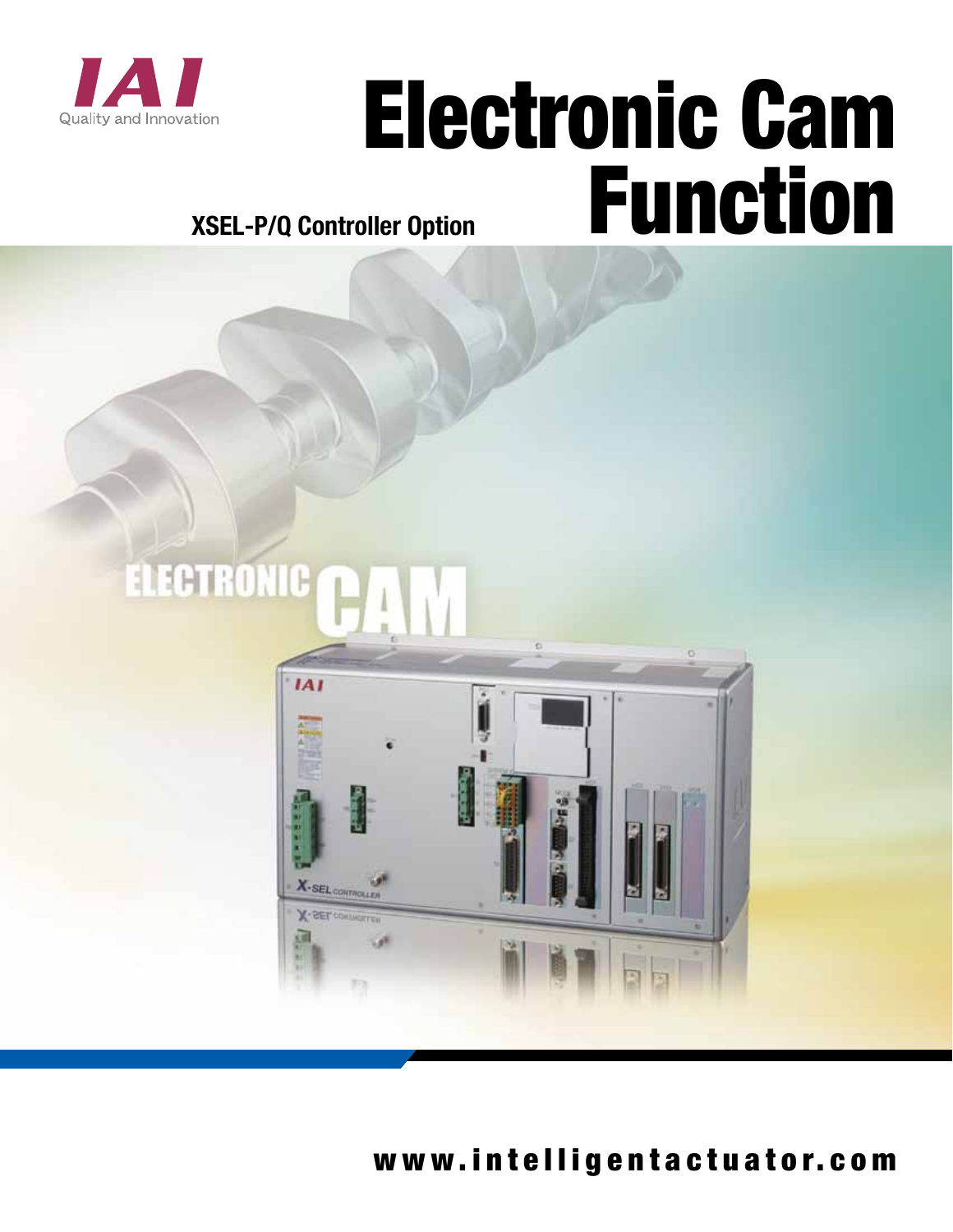## **The controller recreates the movements of mechanical cams!**

A cam mechanisms is used in situations where a given operation should be performed in conjunction with another operation in a production facility.

If a cam mechanism is used, however, the cam itself must be redesigned from scratch when the stroke or pattern is to be changed, which makes the adjustment process time-consuming and cumbersome. An electronic cam function solves this problem.

#### **Example of Cam Mechanism**

To change the vertical travel (A) or operation pattern, the cam (B) must be given additional machining or redesigned.





#### **What Is Electronic Cam?**

An electronic cam controls the slave axis in synchronization with the master axis, using pulse trains, according to a pre-defined electronic cam table.

#### **Features of Electronic Cam**

#### 1 **Shorter system cycle time**

Since the position relationships of operating axes can be specified in a cam table, the stopping time of each axis can be minimized and consequently the cycle time can be reduced significantly.

#### 2 **Easy adjustment when changing the operation pattern**

Unlike with a mechanical cam, no parts must be machined when changing the operation pattern. All you need is to change the data of the electronic cam table, and you will be able to change the positions and timings.

Since the position relationships of the master axis do not change due to speed, timings can be adjusted at a sufficiently low speed, which makes adjustments very easy.

#### 3 **Up to 16 axes can be controlled**

Eight slave axes can be operated with one pulse-train board installed in the XSEL controller. Up to two pulse-train boards can be installed, which means that up to 16 axes can be controlled.

#### **Example of Electronic Cam Table**

The electronic cam table is a data table used for specifying the positions of slave axes that move in conjunction with the movements of the master axis. The horizontal axis represents the phase of the master axis, while the vertical axis represents the displacement of the slave axis.

When values are entered in the electronic cam table, points appear on the graph area of the electronic cam table and a curved line linking all these points gives an operating curve of the slave axis.

| No.            | <b>Master axis</b><br>phase | Slave axis<br>phase |
|----------------|-----------------------------|---------------------|
| 0              | 0                           | 0                   |
| 1              | 500                         | 1000                |
| $\overline{2}$ | 1000                        | 3000                |
| 3              | 1500                        | 6000                |
| 4              | 2000                        | 11000               |
| 5              | 2500                        | 18000               |
| 6              | 3000                        | 22000               |
| $\overline{7}$ | 3500                        | 24500               |
| 8              | 4000                        | 25000               |
| 9              | 4500                        | 24500               |
| 10             | 5000                        | 22000               |
| 11             | 5500                        | 18000               |
| 12             | 6000                        | 11000               |
| 13             | 7000                        | 5000                |
| 14             | 8000                        | 2000                |
| 15             | 9000                        | 1000                |
| 16             | 10000                       | 0                   |





#### **Example of Use of Electronic Cam**

By designating a single-axis robot as the master axis and moving a cutting knife up and down in conjunction with the movements of this single-axis robot, the work part can be cut without stopping the work part.



 $\overline{\mathrm{d}}$ ed for illustration purposes only and may differ from the actual table and graph shown on the software screen.

#### **Other Useful Functions**

**1. Electronic shaft function 2. Positioner function 3. Input pulse counter function** All slave axes move in the same manner as the master axis moves. A gear ratio can be set for master/slave-axis movements, which means that the ratio of the travels of master and slave axes can be changed accordingly. Just like in any normal positioning operation, the actuator can be operated by setting position data. Movement by linear interpolation is also supported in addition to PTP operation. Up to 512 position points can be set, where the maximum number of position points changes depending on the number of connected axes. Pulses input from the pulse input channel are counted by the SEL program. It is also possible to use input pulses as the master axis of the electronic cam.

16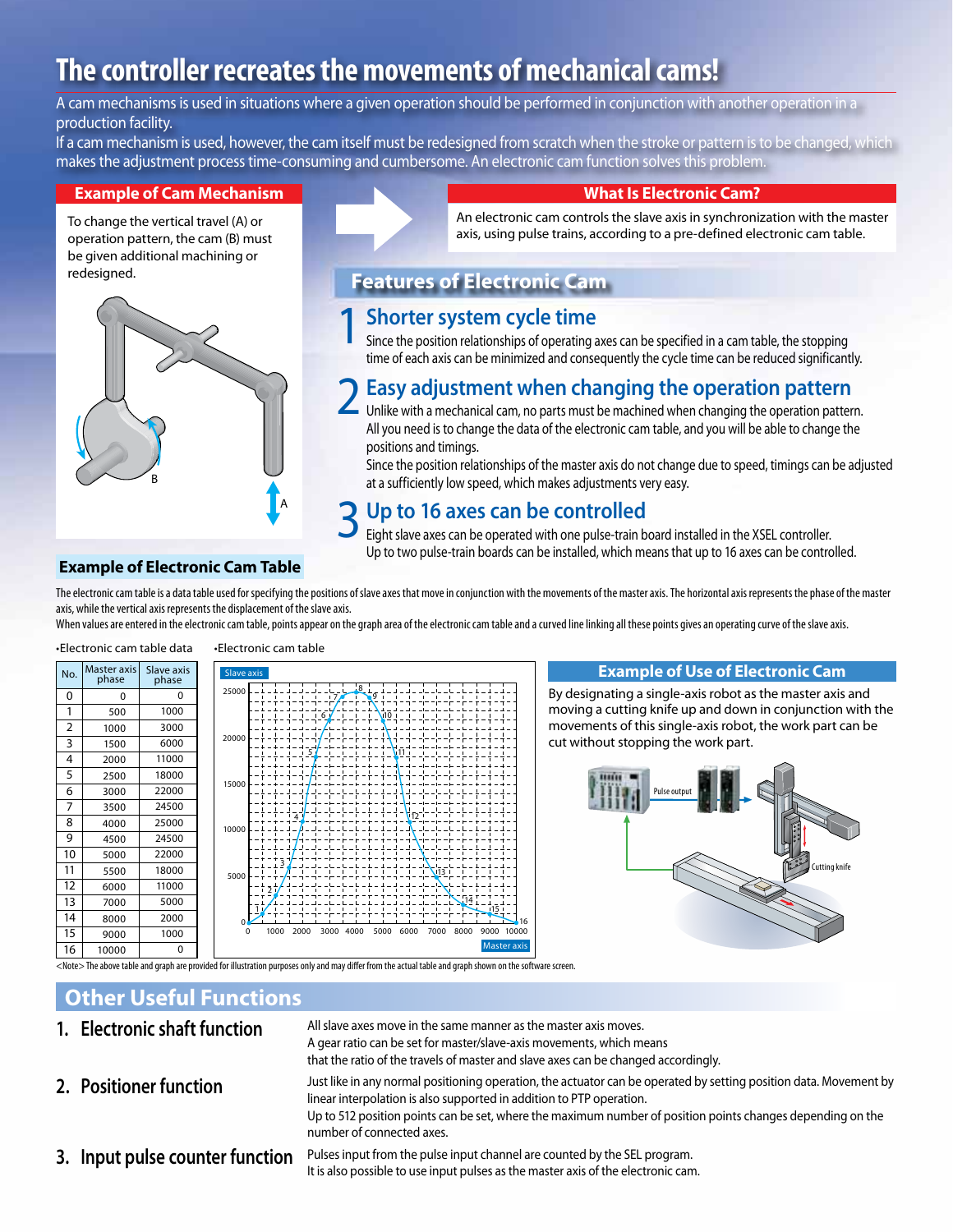#### **The following equipment will be required when an electronic cam is used.**

Applicable controllers: XSEL-P/Q

| Name                                          | Master axis phase                                                                                                                   | Slave axis phase                                                                                                                                                |
|-----------------------------------------------|-------------------------------------------------------------------------------------------------------------------------------------|-----------------------------------------------------------------------------------------------------------------------------------------------------------------|
| 1 PIO board                                   | N1: IA-103-X-32<br>N <sub>2</sub> : IA-103-X-16<br>N3: IA-IO-3204-NP<br>P1: IA-103-X-32-P<br>P2: IA-103-X-16-P<br>P3: IA-IO-3204-PN | Specify a desired code from among "N1," "N2," "N3," "P1", "P2" and "P3" in the standard or expansion I/O field of the controller model number.                  |
| 2 Pulse I/O board                             | IA-EC-4801-PL                                                                                                                       | Enter the code "MC" in the expansion I/O field of the controller model number.<br>If nine or more controllers are connected, two pulse I/O boards are required. |
| 3 Pulse I/O cable                             | CB-XPQ-PLIOSODD-H6                                                                                                                  | This cable comes with the pulse I/O board.                                                                                                                      |
| 4 I/O flat cable                              | CB-X-PIO□□□(for 50 pins)<br>CB-X-PIOHOOD (for multi-point I/Os)                                                                     | This cable comes with the controller or multi-point I/O board.                                                                                                  |
| 5 Connecter terminal block<br>conversion unit |                                                                                                                                     | Purchase a terminal block to which any commercially available ML 50-pin flat cable<br>connector can be connected. (Example: Omron XW2B-50G4)                    |
| 6 SCON pulse-train cable                      | CB-SC-PIOSOOD                                                                                                                       | Specify the model number shown to the left when ordering this cable.                                                                                            |
| (7) SCON PIO cable                            | CB-PAC-PIOOOO                                                                                                                       | This cable comes with the SCON controller.                                                                                                                      |
| 8 Pulse-train control I/O cable               | CB-PACPU-PIOOOO                                                                                                                     | This cable comes with the PCON/ACON controller.                                                                                                                 |
| <b>9 Terminal block</b>                       |                                                                                                                                     | Use a commercially available terminal block.                                                                                                                    |



One pulse I/O board has eight pulse output channels and two pulse input channels.

Up to two pulse I/O board can be installed in one controller, meaning that up to 16 ROBO Cylinder controllers of pulse I/O type can be connected.

If a ROBO Cylinder controller is connected, PIO connection is required in addition to pulse I/O connection. Use the table below to check the number of signals required by each controller and add a PIO board according to the number of controllers to be operated.

|                      |          | Number of I/Os required per controller |  |  |  |  |
|----------------------|----------|----------------------------------------|--|--|--|--|
|                      | Input    | Output                                 |  |  |  |  |
| SCON controller      | 5 points | 3 points                               |  |  |  |  |
| PCON/ACON controller | 4 points | 3 points                               |  |  |  |  |

#### **Model number**



#### **Specifications**

| Item                          | Description                                                                                                                                                                          | <b>Remarks</b>                           |
|-------------------------------|--------------------------------------------------------------------------------------------------------------------------------------------------------------------------------------|------------------------------------------|
| Applicable controller         | XSEL-P/O                                                                                                                                                                             |                                          |
| PC software                   | Version 7.06.00.00 or later                                                                                                                                                          |                                          |
| I/O I/F                       | Pulse I/Os by 2 input channels and 8 output channels (1 board)                                                                                                                       |                                          |
| Number of installed boards    | Up to 2 boards                                                                                                                                                                       | Installed in expansion I/O slots.        |
| Number of controlled axes     | Up to 16 axes (when 2 pulse I/O boards are used)                                                                                                                                     |                                          |
| Connection pulse-train driver | SCON, ACON-PL, PCON-PL                                                                                                                                                               | Only differential drivers are supported. |
| Synchronous control function  | Synchronous electronic cam (master axis specification), single electronic cam (time specification), electronic shaft                                                                 |                                          |
| Positioning function          | Servo ON/OFF, home return, PTP movement (absolute/relative), movement by linear interpolation (absolute/relative),<br>movement by direct numerical specification (absolute/relative) |                                          |
| Input pulse counter function  | Clear pulse counter, get pulse count                                                                                                                                                 | Max. 500 Kpps                            |
| Other functions               | Jog/Incremental move (only via a tool), axis movement stop, pause, cancel, soft limit, command position teaching                                                                     |                                          |